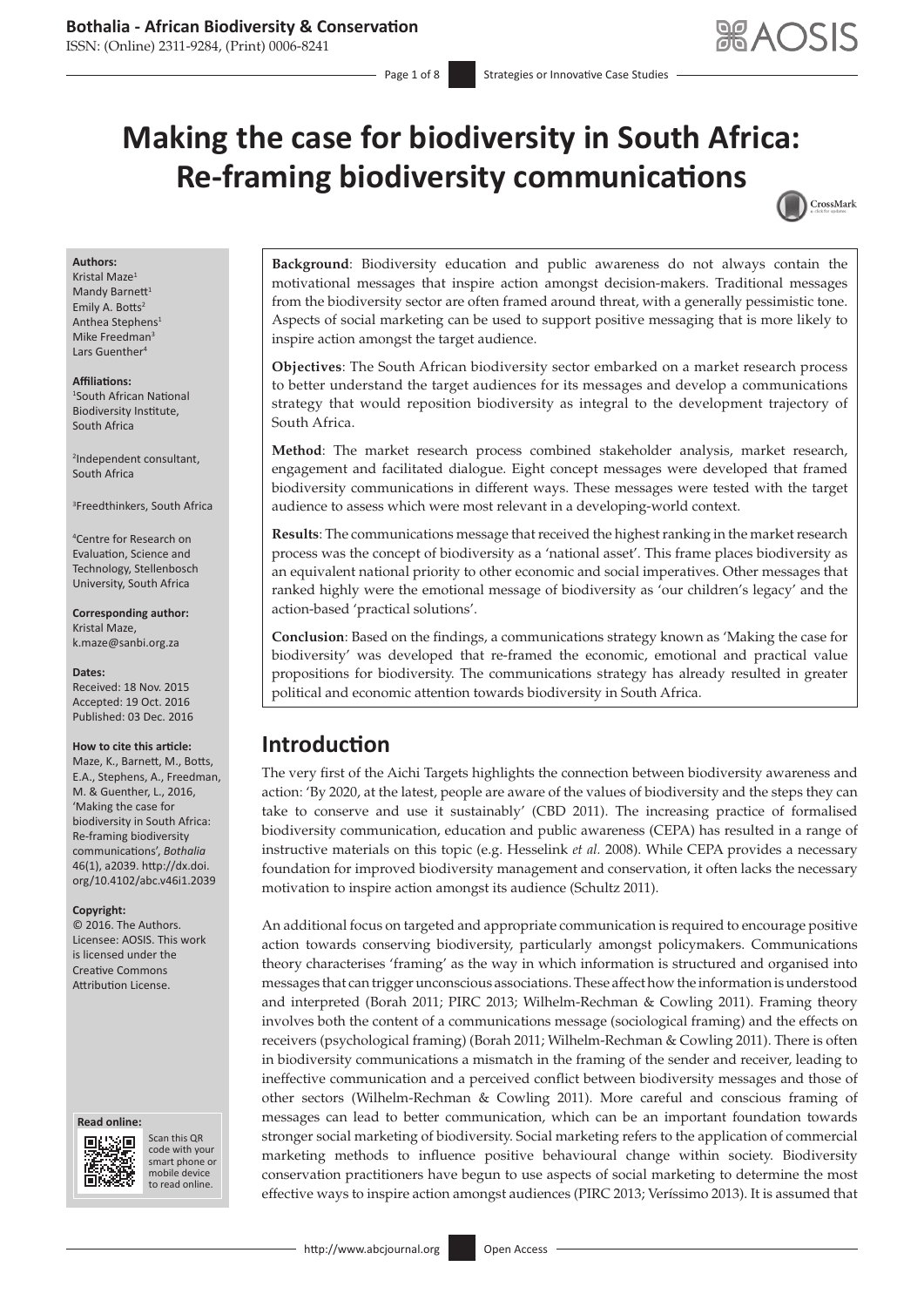if biodiversity conservation professionals can learn to frame their messages in a way that will resonate with policymaker audiences, they are more likely to see increased understanding and uptake of their messaging.

Internationally, a consensus is emerging on how to frame biodiversity communication effectively. Futerra Sustainability Communications released their Branding Biodiversity report in 2010 (Futerra 2010), the findings of which were used as a basis for communications during the International Union for Conservation of Nature (IUCN)'s Biodiversity2010 campaign. Essentially, they found that, for a public audience, messages that invoked a love of nature were more effective than those emphasising the scale of loss of nature ('love not loss'). Monetary-based messages of 'need' were more important for policymaker audiences (Futerra 2010). For both the public and policymakers, communications messages were enhanced by a call to action (Futerra 2010). The Public Interest Research Centre (PIRC) in 2013 analysed the current frames used by environmental non-governmental organisations in the United Kingdom. This project likewise recommended avoiding messages of threat or loss and emphasising intrinsic values, such as enjoyment of nature (PIRC 2013). Research into framing of biodiversity communications has largely been focussed on developed European countries, with little information existing on whether these frames remain relevant in developing countries in other parts of the world.

In South Africa, as in other developing countries, there remains a perceived conflict between biodiversity conservation and economic development. South Africa's most serious social issues, and the highest priorities for government, include economic development, job creation, poverty alleviation and service delivery (DEA & SANBI 2011; Reyers *et al*. 2010). Despite progressive biodiversity legislation (such as the National Environmental Management: Biodiversity Act (10 of 2004)) and strong biodiversity policies in South Africa, poor communication leads to a perceived lack of integration between biodiversity and development that undermines the biodiversity sector's work within the broader social context. For example, long-term biodiversity objectives such as protected area expansion, may appear to conflict with the short-term priorities of economic development and job creation (Kepe *et al.* 2004; King & Pervalo 2010; Snyman 2014). This conflict is further exacerbated by the fact that messaging from the biodiversity sector is often an unplanned collection of varied communications frames and differing terminology that does little to present a consistent and clear message. Consequently, many of the sector's messages do not elicit the intended responses from decision makers. Particularly when lobbying government for policy changes and funding, communication from the biodiversity sector is often dismissed in favour of more pressing messages from other sectors (DEA & SANBI 2011).

The South African National Biodiversity Institute (SANBI), in collaboration with the national Department of Environmental Affairs (DEA), embarked on a process to improve the effectiveness of its communications to target stakeholders. This process combined market research, stakeholder analysis and engagement to understand how aspects of biodiversity conservation could be better communicated to decision makers.

The result of this process informed the 'Making the case for biodiversity' communications strategy, that describes how the biodiversity sector should reframe its communications to achieve the desired response (DEA & SANBI 2011). Experience such as this, generated within the conservation practice and policy arena, has seldom reached the academic literature (Veríssimo 2013). Indeed, there is little information in the formal literature that describes the methods, findings or uptake of communications campaigns, even those that have formed the growing global consensus on how biodiversity communications should be framed (e.g. Futerra 2010 or PIRC 2013). Therefore, the present paper serves to outline the methods taken in applying social marketing to biodiversity communications in South Africa, and to share the development of the 'Making the case for biodiversity' strategy, its key findings and preliminary implementation.

## **Research methods and design**

The 'Making the case for biodiversity' process was conducted during 2011 and combined stakeholder analysis, market research, engagement and facilitated dialogue.

An initial consultation and desk research phase comprised facilitated discussions and in-depth interviews with individuals representing the biodiversity sector, and basic research on how biodiversity has been communicated in South Africa and internationally. Following this phase, eight concept messages were developed for further testing. The eight messages each expressed a single concept, simply worded for immediate understanding, and were designed to motivate action (Table 1). Each message presented a different aspect of how biodiversity can be portrayed, and they are hence frames for biodiversity communications. Among the eight frames are several that appear consistently in global biodiversity communications (such as the message that biodiversity is our *children's legacy*), but also several that were developed using framing that is more locally relevant to a developing-world context (such as the message of biodiversity as a resource to the rural poor).

The process to test these communications frames began with an assessment of the relevant stakeholders that would form the target audience. A core focus group was assembled from SANBI and DEA staff and other advisors, who assessed a broad range of stakeholders based on their level of engagement in biodiversity issues and ability to influence decision making that influences biodiversity. This assessment helped to identify a potential target audience for biodiversity messaging that was primarily composed of different levels of government, parastatals, funding agencies and a few nongovernmental organisations with a policy focus. Given DEA and SANBI's mandate for developing biodiversity policy at a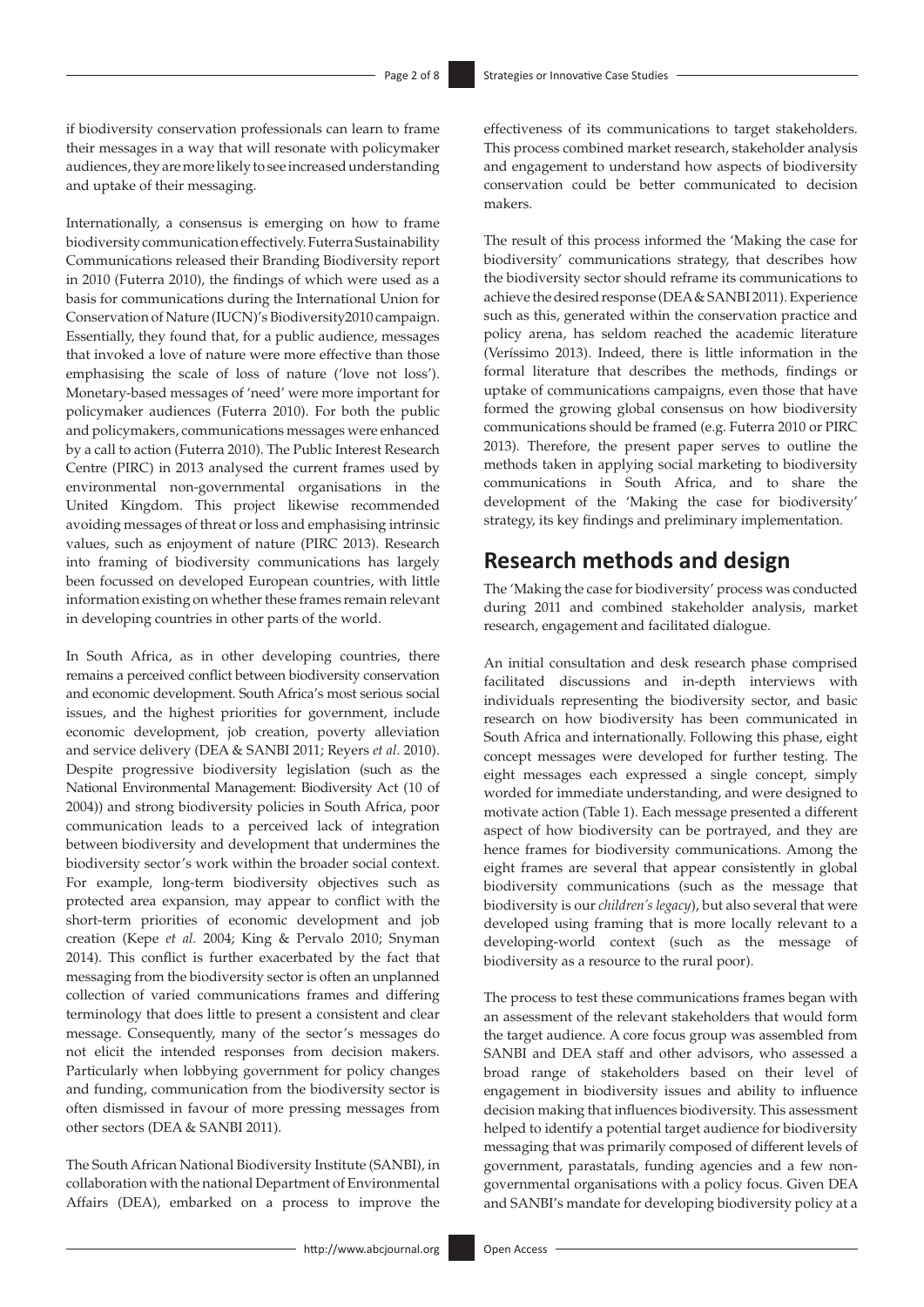#### **TABLE 1:** Eight marketing messages (in alphabetical order) that were investigated for responses from a range of stakeholders.

| Marketing message Descriptions |                                                                                                                                                                                                                                                                                                                                                                                                                                                                                                                                                                                                                                                                                                                               |  |
|--------------------------------|-------------------------------------------------------------------------------------------------------------------------------------------------------------------------------------------------------------------------------------------------------------------------------------------------------------------------------------------------------------------------------------------------------------------------------------------------------------------------------------------------------------------------------------------------------------------------------------------------------------------------------------------------------------------------------------------------------------------------------|--|
| Children's legacy              | Every decision government makes, affects the future of biodiversity - a rich or impoverished natural world that we leave for our children and children's<br>children.<br>Nature has given us a world full of wealth – in the form of trees and water, fish and clean air, insects that pollinate and worms that aerate soil, plants that heal<br>and connectedness with our traditions.<br>But the more we take from this store of wealth, the less there is to nourish the next generation. By investing in nature, we take care of our families.                                                                                                                                                                            |  |
| Climate change                 | Climate change will have negative effects for our food and water supplies, our traditional medicines and eco-tourism.<br>But good biodiversity management can slow down climate change and its impacts. Grasslands and forests store carbon for us, keeping it out of the<br>atmosphere. Healthy rivers and wetlands reduce the repercussions of floods and droughts.<br>Our natural wealth can help to save us from natural disasters.                                                                                                                                                                                                                                                                                       |  |
| Global leadership              | South Africa is a world leader in biodiversity.<br>We are the third most biodiverse country in the world, with many global best practices.<br>As the world faces a global biodiversity crisis, South Africa can spearhead innovative solutions.                                                                                                                                                                                                                                                                                                                                                                                                                                                                               |  |
| Health                         | Healthy, thriving biodiversity is vital for a healthy population.<br>For example, healthy rivers and wetlands will prevent the spread of water-borne diseases such as bilharzia, cholera and malaria.<br>Our rich variety of flora and fauna provides natural medicines used by over 80% of our population.<br>Biodiversity is the fabric of life, and it is the duty of government to ensure this natural infrastructure continues to deliver, for the benefit of all.                                                                                                                                                                                                                                                       |  |
| Humanity                       | As humans, we are part of the web of life.<br>We need the sense of wonder and spiritual fulfillment that the natural world gives us.<br>Our cultural diversity together with the diversity of Nature makes us unique and resilient.<br>As a society, we must value and reclaim our heritage and what the Earth has to offer us. Nature's ubuntu is all around us - and is part of us.                                                                                                                                                                                                                                                                                                                                         |  |
| National asset                 | Biodiversity is natural capital with immense economic significance for South Africa.<br>Ecosystem services such as grazing and pollination underpin our agricultural industry. Estuaries provide nurseries for many of our fisheries, whilst wetlands<br>naturally purify water - and our tourism industry relies on our natural infrastructure.<br>The value of ecosystem services so far measured in South Africa is conservatively estimated at R73 billion per annum.<br>Moreover, the Green Economy Summit predicted that the 'green economy' can generate 400 000 new jobs in this country within 5 years.<br>Investing in natural capital, by giving a superior return on the investment, is investing in our country. |  |
| <b>Practical solutions</b>     | Here are three things that government can do to protect and enhance our natural infrastructure.<br>Ensure that biodiversity maps inform decisions about where development is located.<br>Expand and manage our network of national parks and nature reserves.<br>Seriously consider the return on investment, employment and climate change adaptation benefits of naturally restoring degraded ecosystems.                                                                                                                                                                                                                                                                                                                   |  |
| Rural economy                  | Biodiversity is the natural capital of the rural poor.<br>Without financial capital, the natural world still provides food and water, shelter, medicine and cultural bonding.<br>Trading biodiversity for short-term gains steals from the most marginalised in our society, their heritage and their future.<br>Instead, we need to unleash the potential of biodiversity to develop rural economies.                                                                                                                                                                                                                                                                                                                        |  |

*Source*: DEA & SANBI 2011

national level, the target audience was identified as those organisations with a high level of national influence. This is the audience that DEA and SANBI are often required to interact with to implement national biodiversity policy.

The selected target audience informed the selection of individuals who would participate in the development and testing of biodiversity messaging. In-depth interviews were conducted with 18 representatives of the target organisations, to test the effectiveness of the potential messages. After general discussion of the messages, participants were asked to rank the messages by placing them in a pyramid shape, with the most compelling message at the top, the next two in the second row, and three in the third row. Messages were scored based on the ranking received.

The messages that were most effective were then further discussed at a two-day interactive conference attended by representatives of government and non-governmental organisations. This formed the basis of an integrated communications strategy for the biodiversity sector, called 'Making the case for biodiversity in South Africa', which detailed how best to interact with the target audience.

### **Results**

The target audience was identified as stakeholders that have a high level of influence, but whose core mandate or business is traditionally seen to conflict with the objectives of the biodiversity sector. Their interest in the biodiversity sector results from seeing it as a perceived risk to their business and operations. The main source of competition is land use (including terrestrial, freshwater and marine ecosystems), which is a primary resource for both economic development and biodiversity conservation. Social and economic sectors also compete for budget, personnel and legislative priority from government. These 'competitors' include production sectors such as mining, agriculture, transport, electricity generation and their respective regulatory government departments.

The market research highlighted a number of ongoing debates that raise questions regarding the compatibility between biodiversity and production sectors, the validity of a business case for biodiversity, and how biodiversity conservation is related to historical inequities. For this reason, it became clear that communications must show how biodiversity can be seen as supporting sustainable development (Cadman *et al.* 2010) and must highlight the links between environmental degradation, poverty, ecosystem services and jobs (Blignaut *et al.* 2008).

Amongst wide-ranging responses to the communications frames tested, it became clear that the term 'biodiversity' and its link to economic development were poorly understood. In addition, biodiversity was often perceived as being associated with the wealthy or privileged, rather than the poor, and those in the biodiversity sector were thought to be out of touch with the everyday realities of a developmental state (DEA & SANBI 2011). There is often little evidence to support biodiversity messages in comparison with competing claims from other sectors such as mining or agriculture, that promise economic development and jobs (DEA & SANBI 2011). Furthermore, communication from the biodiversity sector is sometimes contradictory (e.g., differing opinions regarding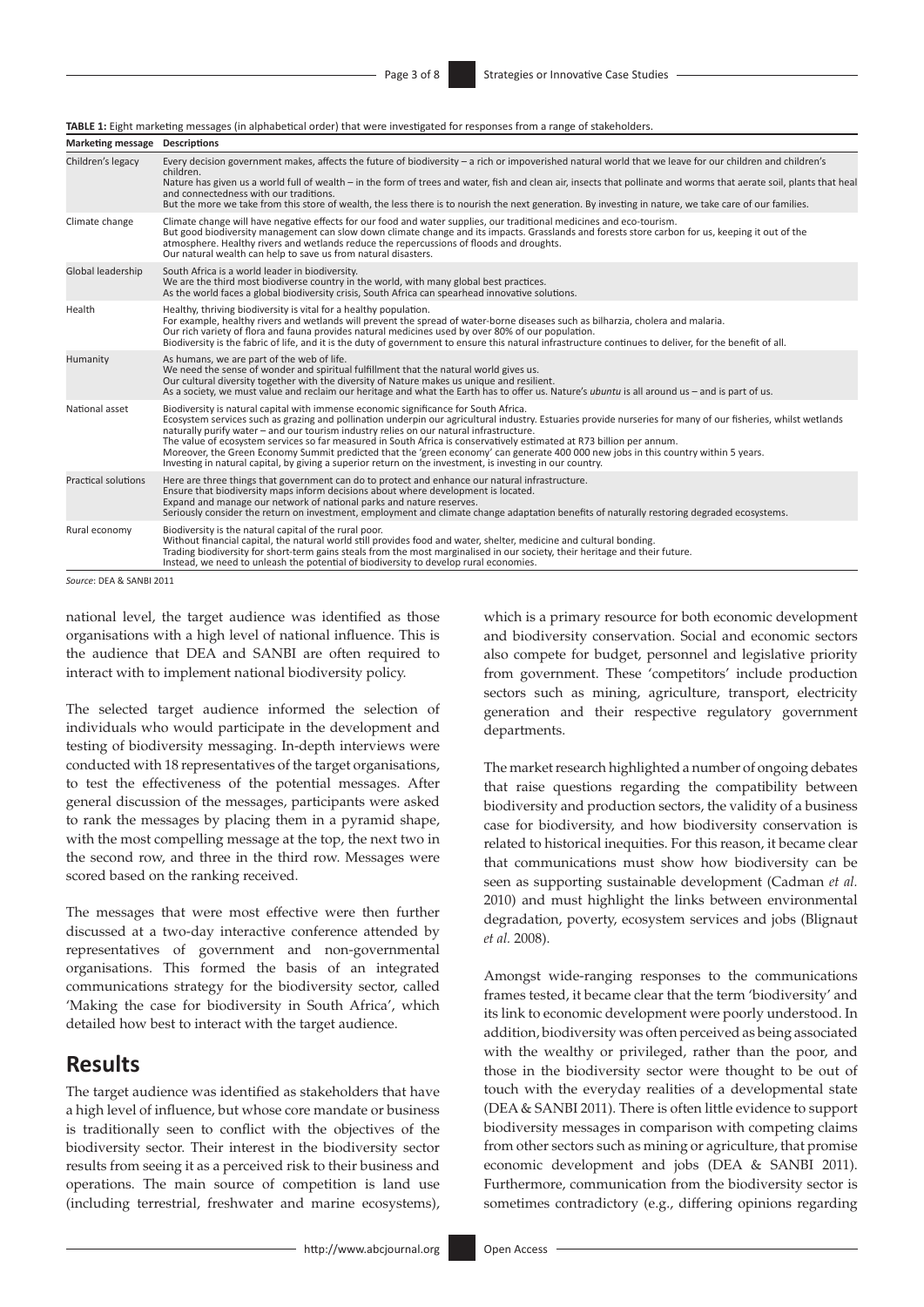the degree of compatibility between development and biodiversity). These perceptions need to be addressed by explicitly articulating the potential value of biodiversity to a developing society. The biodiversity sector needs a common, consistent narrative to change perceptions and replace confusion with clarity (DEA & SANBI 2011).

A particularly clear finding that emerged was the realisation that traditional biodiversity messaging based on 'fear of loss' was resulting in messaging fatigue and indifference amongst the target audience. Faced continuously with negative 'doomand-gloom' messages, stakeholders were increasingly apathetic towards messages of threat and loss, and despondent in their ability to take action. Instead, the results showed that the biodiversity sector should endeavour to express the positive values of biodiversity that can inspire target audiences to action. In particular, participants felt that biodiversity messages should always emphasise the contribution that biodiversity can make towards societal and development objectives. As a result, each of the eight draft marketing messages (Table 1) included a clear value proposition.

The tested messages elicited a range of positive and negative responses from the interviewed stakeholders (Table 2). Strong appeal was associated with messages that were easy to understand, relevant to a developing economy and practical. Negative responses were evoked by messages with only a limited target audience, or that were vague or difficult to understand.

Ranking of the messages identified a clear winner (Figure 1). Portraying biodiversity as a *national asset* was the message considered to have the most potential to influence decision making. The response received for this message included opinions that it was appealing, convincing and relevant in the context of a developing country (Table 2). Developing countries have the opportunity to make sustainable biodiversity choices an important component of their development trajectory (Adenle *et al.* 2015), ensuring that ecosystem services such as clean water and food security contribute to economic development and social upliftment. The message of biodiversity as a *national asset* frames biodiversity as resource that can be quantified.

Messages also receiving high scores were *children's legacy* and *practical solutions* (Figure 1). Identifying biodiversity as our *children's legacy* appeals to the emotions, while retaining a strong link to sustainability science. The idea of intergenerational equity, and looking after opportunities for future generations, is already often used for marketing biodiversity (PIRC 2013). *Practical solutions* appeals to stakeholders who prefer action to theory. This message encompasses a range of practical measures that are ultimately achievable. The three top messages are not mutually exclusive, as any practical action towards valuing biodiversity as a national asset is likely to be beneficial to future generations.

# **Discussion**

A strong theme that emerged from the market research was that biodiversity knowledge and understanding were lower than expected. This research was conducted in 2011,



**FIGURE 1:** Summed scores for communications messages based on pyramid ranking during interviews with relevant stakeholders (scores from 18 interviews where top level = 4, middle level = 2, lower level = 1).

| Message                    | <b>Positive responses</b>                                                                              | <b>Negative responses</b>                                                                  |
|----------------------------|--------------------------------------------------------------------------------------------------------|--------------------------------------------------------------------------------------------|
| Children's legacy          | sustainability appeal<br>$\bullet$<br>it is proven to work<br>opportunities for future generations     | must be made relevant to all sectors of society                                            |
| Climate change             | is having an effect on biodiversity                                                                    | messaging fatigue<br>link to biodiversity is not obviously apparent<br>not well understood |
| Global leadership          | resonates for ecotourism, parks, conservation<br>potential goal to strive for                          | veracity of the statement<br>needs to be well applied, put into practice                   |
| Health                     | there is a link between health and biodiversity<br>easily understood                                   | negative connotations involved with disease, sickness<br>relevance for urban populations   |
| Humanity                   | captures inter-dependence                                                                              | too sentimental<br>cannot compete with other urgent priorities                             |
| National asset             | an appealing, relevant and convincing argument<br>measurement of an asset is important                 | needs more research on the figures<br>validity of 'monetising nature'                      |
| <b>Practical solutions</b> | emphasises return on investment<br>proof of 'walking the talk'<br>practical, conscious decision-making | too target specific<br>does not apply to those outside the biodiversity sector             |
| Rural economy              | definitely important for the poor                                                                      | too target specific<br>stereotyping<br>terminology is inaccurate                           |

**TABLE 2:** A brief summary of the responses to the eight messages resulting from interviews with key stakeholders.

*Source*: DEA & SANBI 2011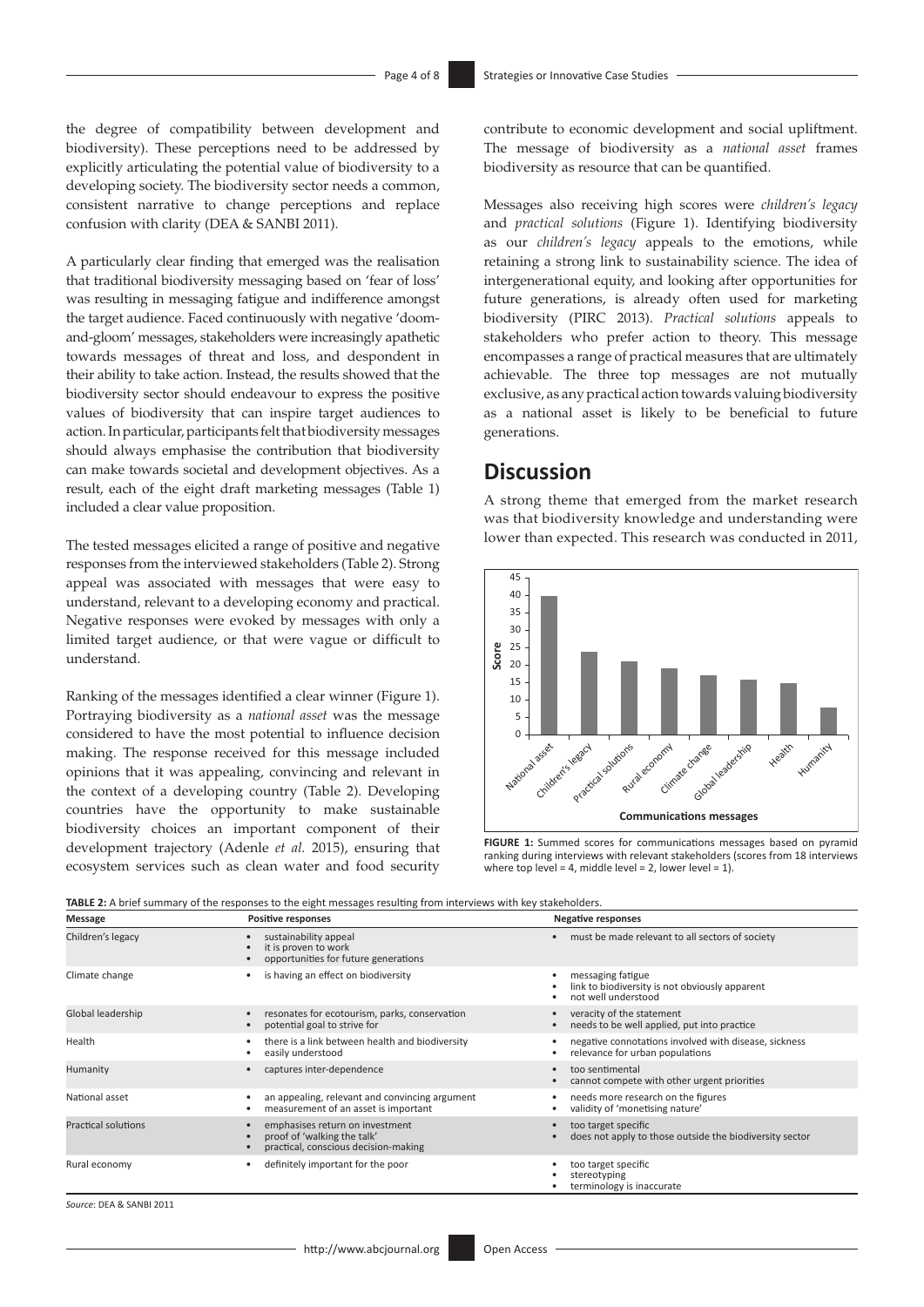coinciding with the development of the Aichi Biodiversity Targets, of which the first target recognises a global problem that low levels of biodiversity understanding result in undervaluation of biodiversity (CBD 2011). This finding is therefore consistent with low biodiversity awareness in other parts of the world. The biodiversity sector often forgets that others do not always understand its most commonly used terms (Saunders *et al*. 2006). This process showed that even the term 'biodiversity' was not widely understood in South Africa, despite the fact that South Africa is a megadiverse country, with substantial natural resources and a well-established ecotourism sector that contributes significantly to the economy. The links between biodiversity and economic development were shown to be even less well understood. Tittensor *et al.* (2014) show that biodiversity understanding in developed countries is likely to improve by 2020, contributing towards meeting Aichi Biodiversity Target 1, but that indicators of global interest in biodiversity and international development financing for environmental education show non-significant declines. Therefore, in developing countries in particular, there is still a strong need for widespread, basic biodiversity CEPA to improve understanding about the values of biodiversity. This will be most effective if communication is simple, with clearly defined and widely adopted terminology. It has been shown that well-defined ecological concepts, such as 'ecosystem services', have been valuable in encouraging transdisciplinary interest in ecology (Reyers *et al.* 2010).

The three top messages (*national asset*, *children's legacy* and *practical solutions*) correspond well with three important communication frames that should be considered when marketing biodiversity. The overall values of biodiversity are best expressed by including aspects of economic, emotional and practical value in communications (Table 3). A marketing campaign that targets aspects of each of these main frames towards appropriate audiences seems most likely to appeal to a wide number of stakeholders.

The idea of biodiversity as a *national asset* conveys its economic value (Table 3). It is easy to link biodiversity to economic and social development when using this message. Amongst many others, examples of this message include ecosystem services such as grazing and pollination for agriculture, estuaries as nurseries for the fisheries industry, and wetlands as natural water purification systems. The more emphatic communication of links such as these will demonstrate that biodiversity is critical to industry. This communication frame is likely to be particularly well suited to reaching a policymaker audience.

The monetary value of some ecosystem services has been estimated by widely varying measures (Le Maitre *et al*. 2007). In South Africa, a preliminary, though widely quoted, national assessment of the worth of ecosystem services estimated that they added R73 billion to the economy, or 7% of GDP in 2008 terms (DEA 2012). Values are likely to be higher than estimated as some factors, such as avoided loss of biodiversity (e.g. the value of reduced risk of natural disasters), are sometimes difficult to quantify. Although debatable, even the most conservative estimates attract the attention of decisionmakers within government and business. Employment opportunities arising from conserving and utilising biodiversity are as important as the pure monetary value (Blignaut *et al.* 2008; EDD 2011). Proven financial benefits and job creation opportunities are able to gain attention and attract funding, particularly from government. Using the message of the economic value of biodiversity allows the biodiversity sector to compete with the messages from production sectors that offer employment and economic development. However, it also identifies the ways in which biodiversity may be relevant to industry, thus eliminating some of the perceived competition and creating opportunities for co-operation.

Not all of the value of biodiversity can be captured in purely economic terms; and there are those, usually in the biodiversity sector, who do not always agree with placing only a monetary value on Nature. It is important to emphasise that the concept of biodiversity as an asset is also compatible with other aesthetic, ethical and spiritual values of biodiversity. As others have cautioned (PIRC 2013), overstating the monetary value of nature can also oppose more meaningful, intrinsic values. Accordingly, biodiversity messaging should also emphasise alternative values for biodiversity, including the emotional, aesthetic, cultural, recreational, spiritual, symbolic, historical, ethical and other intrinsic values (Table 3). Emotional values are best captured in the message that biodiversity is our *children's legacy*. By preserving the wealth of biodiversity, we are leaving a legacy for our families and future generations. Ultimately, encouraging people, especially children, from a young age, to care for biodiversity on an emotional level makes them more likely to respect and protect the natural world (Balmford & Cowling 2006; Schwartz 2006). This frame is appropriate for public audiences, and should be linked to general biodiversity CEPA. For more formal audiences, this message can be made less sentimental by consciously linking it to sustainability science.

**TABLE 3:** The primary messaging elements of the 'Making the case for biodiversity' communications strategy.

| Message         | Winning concept for<br>communication | Core focus of the message                                                                                                                                                                                                            |
|-----------------|--------------------------------------|--------------------------------------------------------------------------------------------------------------------------------------------------------------------------------------------------------------------------------------|
| Economic value  | National asset                       | 'Have to' - these are rational messages of why it is important to manage and conserve biodiversity, because it contributes to<br>national development goals such as job creation, poverty alleviation and rural development.         |
| Emotional value | Children's legacy                    | 'Want to' - these are emotional messages that should inspire feeling and empathy, so that people want to manage and conserve<br>biodiversity for the future of our children and country.                                             |
| Practical value | Practical solutions                  | 'How to' - these are practical messages that should give people concrete actions that they can take to effect change. They should<br>be easy to implement, with clear examples, to avoid the sense of being overwhelmed by the task. |

*Source*: Adapted from SANBI 2014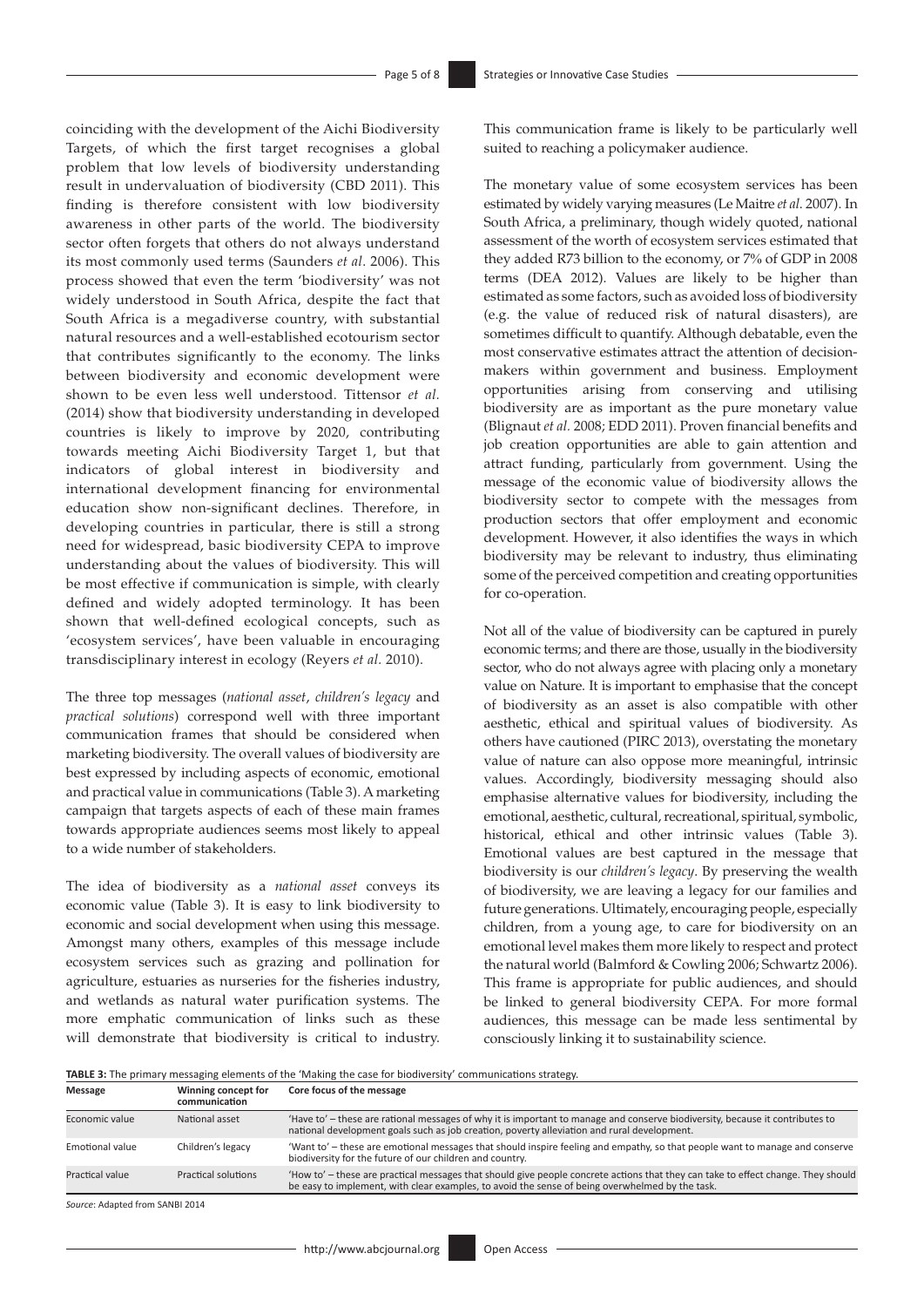Finally, economic and emotional values mean little unless they are supported by practical considerations. The message of *practical solutions* (Table 3) provides the distinct steps that can be taken to achieve biodiversity objectives. Practical guidelines and decision-making tools, such as biodiversity priority maps and management plans, provide simple and easy-to-understand guidance on what actions are needed to better manage biodiversity. Any communications message should include guidance on simple actions that can be taken to protect and enhance biodiversity. Practical solutions increase the likelihood that the target audience will act on the message (Schultz 2011).

South Africa's 'Making the case for biodiversity' strategy (DEA & SANBI 2011) centres around a core communication frame encapsulated in the slogan 'Biodiversity: Powering the green economy' (Figure 2). This message is strong and simple, and makes the link to biodiversity benefits on economic, emotional and practical levels. As well as drawing strongly on the frame of biodiversity as a *national asset*, this core message also takes into account the international thinking and political context by utilising the United Nations Environmental Programme's definition of a 'green economy', as 'improved human well-being and social equity, while significantly reducing environmental risks and ecological scarcities' (UNEP 2011). It is also aligned with the notion that biodiversity can play a role in supporting economic development.

#### **Policy uptake**

The communications strategy was supplemented with an action framework (SANBI 2011a), detailing the channels through which the messages should be disseminated. The ideas of the 'Making the case for biodiversity' strategy were circulated amongst SANBI and DEA staff through several capacity-building workshops. These two organisations are leaders in the sector and are the most important role-players in applying the revised communication frames. Information was also shared with non-governmental organisations where possible. A toolkit was developed that indicated how to gather information, identify the target audience and present



**FIGURE 2:** The core message of the 'Making the case for biodiversity' communications strategy.

the information appropriately for that audience (SANBI 2011b). A primary focus of the toolkit was advice on writing effective biodiversity case studies (SANBI 2011b). Case studies are effective in strengthening the links between biodiversity and development. They offer narrative evidence that appeals to an audience on a personal level, while providing factual information and practical support for biodiversity initiatives. Case studies can be featured in local media to reach the public, or provided as a resource to targeted government departments. SANBI subsequently developed and distributed numerous case studies that followed the communication frames of the 'Making the case for biodiversity' strategy (SANBI 2015).

The 'Making the case for biodiversity' strategy has been instrumental in influencing national policy. The strategy helped to influence the Green Economy Accord (part of South Africa's New Growth Path), which originally only covered aspects of climate change and waste disposal, but now makes strong links to the value of biodiversity in developing a green economy that provides jobs and encourages rural development (EDD 2011). A significant aspect of the New Growth Path is the Strategic Integrated Projects, a set of 18 targeted infrastructure projects. The biodiversity sector is working with these massive infrastructure development ventures to integrate important aspects of biodiversity into their planning.

The findings of the market research process and implementation of the communications strategy were also significant in directing the biodiversity sector towards use of the concept of 'ecological infrastructure'. Ecological infrastructure is defined as 'naturally functioning ecosystems that deliver valuable services to people, such as fresh water, climate regulation, soil formation and disaster risk reduction' (SANBI 2013). The concept has gained interest from decision makers, as it aligns closely with the government's current strategy to encourage development in South Africa through built infrastructure. Investing in such 'ecological infrastructure' holds a promise for a return on investment through improved ecosystem services. Significant investments have been encouraged using the message of ecological infrastructure, particularly within the water sector. For example, the Water Research Commission has put out funding calls for multimillion Rand applied research grants into ecological infrastructure. The concept has also received attention from mainstream media and the target production sectors (e.g. a cover story in the popular industrial magazine *Engineering News*).

The strategy has been applied more broadly towards interactions with industry. Instead of adopting a mutually suspicious stance, the Birds and Renewable Energy Specialist Group and the wind farm industry recognised that they had a shared interest in the early-stage use of biodiversity information to site and design wind farms to minimise disruption of the turbines. Similarly, the highly influential *Mining and Biodiversity Guideline* (DEA, DMR,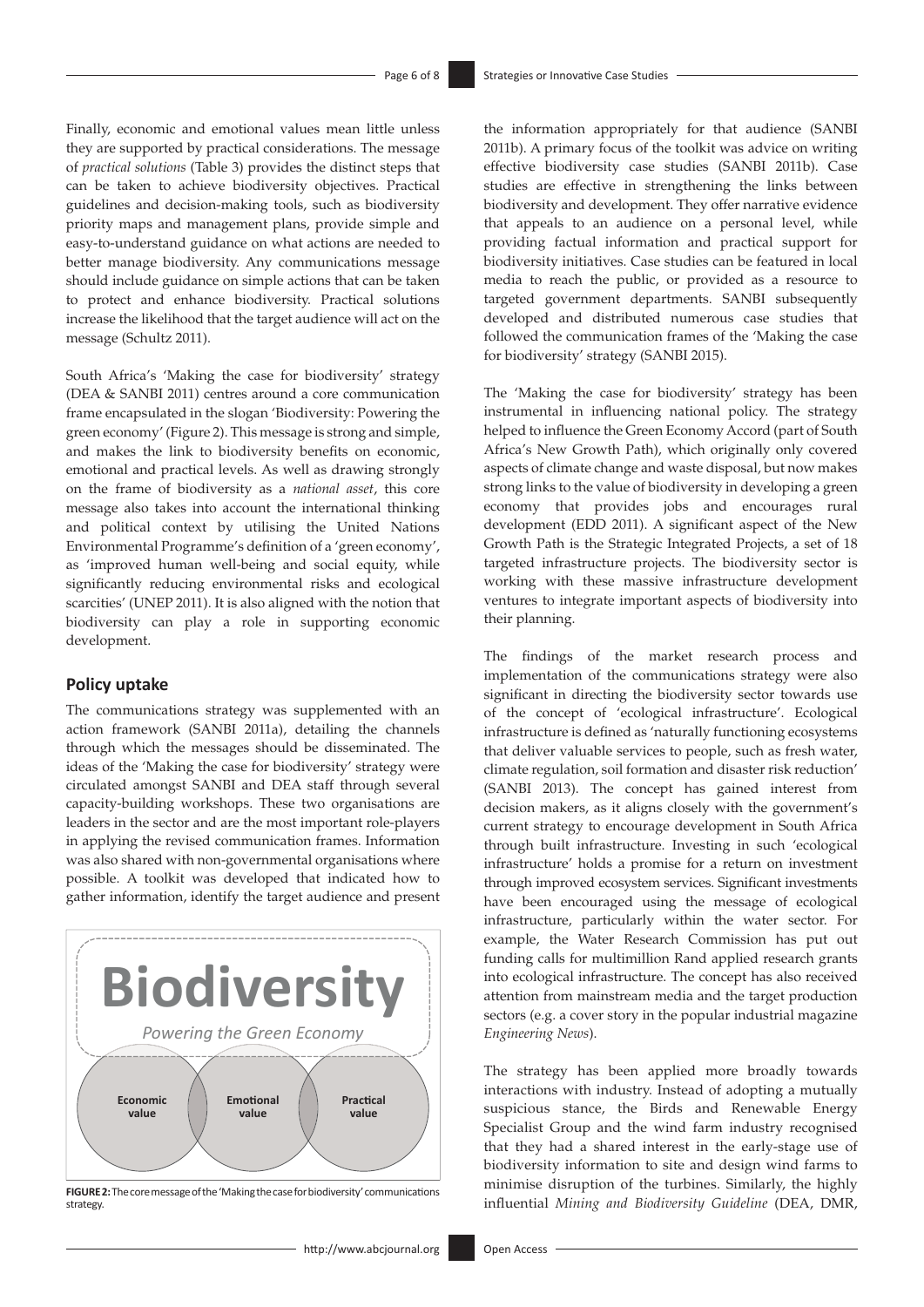CoM & SANBI 2013) was developed through interaction with the industry-led South African Mining and Biodiversity Forum. The guideline is a practical tool with a spatial component for mainstreaming biodiversity into the mining sector, which helps to reduce business risk to the mining industry by proactively planning for biodiversity. In this way, the *Mining and Biodiversity Guideline* follows similar practical decision-making tools promoted by the International Council on Minerals and Mining.

A survey of the target audience, repeated after a year of implementing the strategy by distributing case studies and hosting discussions, showed an increased understanding of scientific terminology and higher awareness of biodiversity concepts, particularly those relating to ecosystem services and ecological infrastructure (ProEcoServe 2015). This finding indicates that the strategy is contributing to meeting Aichi Biodiversity Target 1 by improving basic biodiversity CEPA.

The findings of the market research echo the results of communications research elsewhere (Futerra 2010; PIRC 2013). The market research process and development of the 'Making the case for biodiversity' strategy provided confirmation that communication frames found to be effective in developed countries are also likely to be relevant in a developing-world context. More particularly in a developing country, clearly linking biodiversity messaging to economic growth, job creation and sustainability will better gain the attention of a policymaker audience. The process provided important insight into the target audience for South African biodiversity sector messaging, which will continue to guide both government and non-governmental organisations during their ongoing communications with important stakeholders. As implementing biodiversity objectives often involves the input of other stakeholders, an understanding of how best to frame communications to these potential partners is essential (Balmford & Cowling 2006). Such messaging assists the biodiversity sector in resolving debates that place biodiversity in conflict with socioeconomic development (Saunders *et al.* 2006).

The biodiversity sector needs to change its approach to communications from a 'doom-and-gloom' message to a positive message that includes a clear value proposition for biodiversity that will inspire action. A strong biodiversity message should include aspects of economic and emotional values that provide motivation, accompanied by practical guidelines. If the sector embarks on a unified communications strategy, it is more likely that its messages will be heard and acted upon. Combined with biodiversity CEPA, social marketing is an emerging means for directing human behaviour towards a sustainable, biodiversity-inclusive future.

### **Acknowledgements**

Helpful internal review comments were received from Phoebe Barnard and Colleen Seymour of SANBI.

The development of the communications strategy was made possible through the United Nations Development Programme (UNDP) – Global Environmental Fund (GEF) funding to the Cape Action for People and the Environment (CAPE) and Grasslands Programmes. Implementation of the 'Making the case for biodiversity' project was enabled through the ProEcoServ project, funded by the GEF through the United Nations Environment Programme (UNEP) and implemented in South Africa by the Council for Scientific and Industrial Research (CSIR) and SANBI.

#### **Conflict of interest**

The South African National Biodiversity Institute (SANBI) commissioned the preparation of the present paper and the research on which it is based. The stakeholder analysis and policy guidance were conducted by LinkD, a sustainable society consultancy. The market research was conducted by Freedthinkers, a market research and strategy company. Emily A. Botts was compensated by SANBI for providing writing and editorial support in preparing the paper for publication.

#### **Authors' contributions**

K.M. and M.B. were project leaders on the 'Making the case for biodiversity' project, run by SANBI. A.S. was involved in the 'Making the case for biodiversity' project as project manager of the Grasslands Programme. M.F. represents the consulting company that was appointed by SANBI to conduct much of the market research. E.B. was appointed by SANBI to prepare the paper for publication. L.G. assisted with revisions of the paper to provide communications theory expertise. All authors were involved in reviewing the manuscript.

### **References**

- Adenle, A.A., Stevens, C. & Bridgewater, P., 2015, 'Global conservation and management of biodiversity in developing countries: An opportunity for a new approach', *Environment Science Policy* 45, 104–108. [http://dx.doi.org/10.1016/j.](http://dx.doi.org/10.1016/j.envsci.2014.10.002) [envsci.2014.10.002](http://dx.doi.org/10.1016/j.envsci.2014.10.002)
- Balmford, A. & Cowling, R.M., 2006, 'Fusion or failure? The future of conservation biology', *Conservation Biology* 20, 692–695. [http://dx.doi.org/10.1111/j.1523-](http://dx.doi.org/10.1111/j.1523-1739.2006.00434.x) [1739.2006.00434.x](http://dx.doi.org/10.1111/j.1523-1739.2006.00434.x)
- Blignaut, J., Marais, C., Rouget, M., Mander, M., Turpie, J., Klassen, T. *et al*., 2008, 'Making Markets work for People and the Environment: Employment Creation from Payment for Eco-Systems Services', An initiative of the Presidency of South Africa, hosted by Trade and Industrial Policy Strategies, Pretoria, South Africa.
- Borah, P., 2011, 'Conceptual issues in framing theory: A systematic examination of a decade's literature', *Journal of Communication* 61, 246–263. [http://dx.doi.](http://dx.doi.org/10.1111/j.1460-2466.2011.01539.x) [org/10.1111/j.1460-2466.2011.01539.x](http://dx.doi.org/10.1111/j.1460-2466.2011.01539.x)
- Cadman, M., Petersen, C., Driver, A., Sekhran, N., Maze, K. & Munzhedzi, S., 2010, *Biodiversity for Development: South Africa's landscape approach to conserving biodiversity and promoting ecosystem resilience,* South African National Biodiversity Institute, Pretoria.
- CBD, 2011, *Quick guides to Aichi Biodiversity Targets, Target 1: Awareness increased*, Convention on Biological Diversity, Montreal, Canada.
- DEA, 2012, *State of play: Baseline valuation report on biodiversity and ecosystem services,* Department of Environmental Affairs for The Economics of Ecosystems and Biodiversity (TEEB), Pretoria, South Africa.
- DEA & SANBI, 2011, *Making the case for biodiversity: Final draft Project Summary Report,* Department of Environmental Affairs and South African National Biodiversity Institute, Pretoria, South Africa.
- DEA, DMR, CoM & SANBI, 2013, *Mining and Biodiversity Guideline: Mainstreaming*  biodiversity into the mining sector, Department of Environmental Affairs,<br>Department of Mineral Resources, Chamber of Mines, South African Mining and<br>Biodiversity Forum, and South African National Biodiversity Institute, P South Africa.